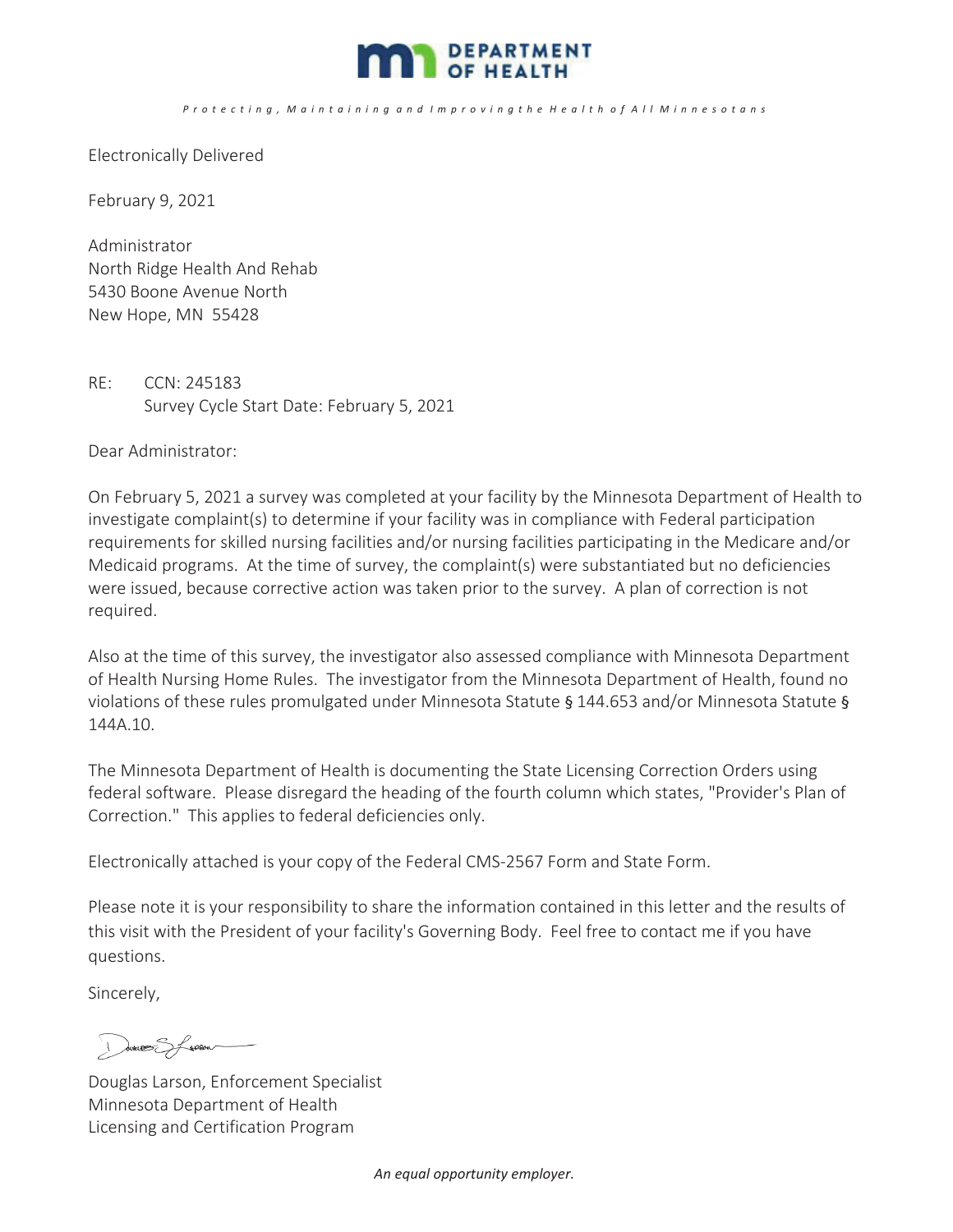Program Assurance Unit Health Regulation Division Telephone: 651-201-4118 Fax: 651-215-9697 Email: doug.larson@state.mn.us

cc: Licensing and Certification File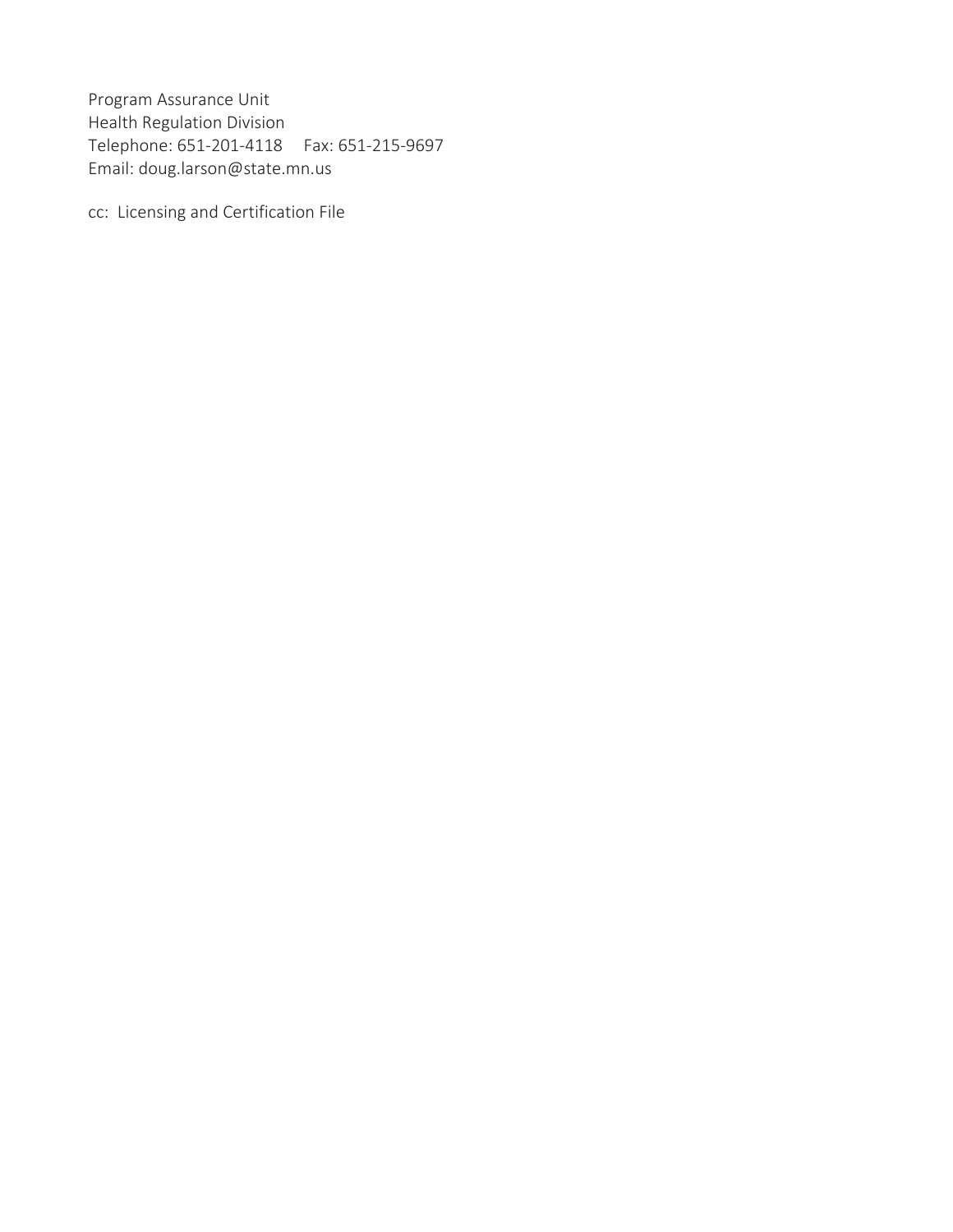| ▏▏\\I\\I∟D. <i>∪∠¦∪JI∠U</i> ∠ I<br>DEPARTMENT OF HEALTH AND HUMAN SERVICES<br><b>FORM APPROVED</b> |                                                                                                                                                                                                                                                                               |                                                                                                                                                                                                                                                                                                                                                                                                                                                                                                                          |                                   |                                                      |                                                                                                                          |                            |                                   |  |
|----------------------------------------------------------------------------------------------------|-------------------------------------------------------------------------------------------------------------------------------------------------------------------------------------------------------------------------------------------------------------------------------|--------------------------------------------------------------------------------------------------------------------------------------------------------------------------------------------------------------------------------------------------------------------------------------------------------------------------------------------------------------------------------------------------------------------------------------------------------------------------------------------------------------------------|-----------------------------------|------------------------------------------------------|--------------------------------------------------------------------------------------------------------------------------|----------------------------|-----------------------------------|--|
| CENTERS FOR MEDICARE & MEDICAID SERVICES<br>OMB NO. 0938-0391                                      |                                                                                                                                                                                                                                                                               |                                                                                                                                                                                                                                                                                                                                                                                                                                                                                                                          |                                   |                                                      |                                                                                                                          |                            |                                   |  |
| STATEMENT OF DEFICIENCIES<br>AND PLAN OF CORRECTION                                                |                                                                                                                                                                                                                                                                               | (X1) PROVIDER/SUPPLIER/CLIA<br><b>IDENTIFICATION NUMBER:</b>                                                                                                                                                                                                                                                                                                                                                                                                                                                             | (X2) MULTIPLE CONSTRUCTION        |                                                      | (X3) DATE SURVEY<br><b>COMPLETED</b>                                                                                     |                            |                                   |  |
|                                                                                                    |                                                                                                                                                                                                                                                                               | 245183                                                                                                                                                                                                                                                                                                                                                                                                                                                                                                                   | B. WING                           |                                                      |                                                                                                                          | $\mathsf{C}$<br>02/05/2021 |                                   |  |
|                                                                                                    | NAME OF PROVIDER OR SUPPLIER                                                                                                                                                                                                                                                  |                                                                                                                                                                                                                                                                                                                                                                                                                                                                                                                          |                                   | STREET ADDRESS, CITY, STATE, ZIP CODE                |                                                                                                                          |                            |                                   |  |
| <b>NORTH RIDGE HEALTH AND REHAB</b>                                                                |                                                                                                                                                                                                                                                                               |                                                                                                                                                                                                                                                                                                                                                                                                                                                                                                                          |                                   | <b>5430 BOONE AVENUE NORTH</b><br>NEW HOPE, MN 55428 |                                                                                                                          |                            |                                   |  |
| $(X4)$ ID<br><b>PREFIX</b><br><b>TAG</b>                                                           |                                                                                                                                                                                                                                                                               | SUMMARY STATEMENT OF DEFICIENCIES<br>(EACH DEFICIENCY MUST BE PRECEDED BY FULL<br>REGULATORY OR LSC IDENTIFYING INFORMATION)                                                                                                                                                                                                                                                                                                                                                                                             | ID<br><b>PREFIX</b><br><b>TAG</b> |                                                      | PROVIDER'S PLAN OF CORRECTION<br>(EACH CORRECTIVE ACTION SHOULD BE<br>CROSS-REFERENCED TO THE APPROPRIATE<br>DEFICIENCY) |                            | (X5)<br>COMPLETION<br><b>DATE</b> |  |
| F 000                                                                                              | <b>INITIAL COMMENTS</b>                                                                                                                                                                                                                                                       |                                                                                                                                                                                                                                                                                                                                                                                                                                                                                                                          |                                   | F 000                                                |                                                                                                                          |                            |                                   |  |
|                                                                                                    | for Long Term Care Facilities.<br>SUBSTANTIATED:<br>H5183307C/MN65761,<br>H5183308C/MN64465 & MN64434<br>H5183309C/MN66388<br>UNSUBSTANTIATED:<br>H5183306C/MN68581<br>H5183310C/MN63859<br>No deficiencies cited.<br>page of the CMS-2567 form.<br>the electronic documents. | On 2/4/21 and 2/5/21, an abbreviated survey was<br>completed at your facility to conduct a complaint<br>investigation. Your facility was found to be IN<br>compliance with 42 CFR Part 483, Requirements<br>The following complaints were found to be<br>The following complaints were found to be<br>The facility is enrolled in ePOC and therefore a<br>signature is not required at the bottom of the first<br>Although no plan of correction is required, it is<br>required that the facility acknowledge receipt of |                                   |                                                      |                                                                                                                          |                            |                                   |  |
|                                                                                                    |                                                                                                                                                                                                                                                                               | LABORATORY DIRECTOR'S OR PROVIDER/SUPPLIER REPRESENTATIVE'S SIGNATURE                                                                                                                                                                                                                                                                                                                                                                                                                                                    |                                   |                                                      | TITLE                                                                                                                    |                            | (X6) DATE                         |  |

## Electronically Signed

Any deficiency statement ending with an asterisk (\*) denotes a deficiency which the institution may be excused from correcting providing it is determined that other safeguards provide sufficient protection to the patients. (See instructions.) Except for nursing homes, the findings stated above are disclosable 90 days following the date of survey whether or not a plan of correction is provided. For nursing homes, the above findings and plans of correction are disclosable 14 days following the date these documents are made available to the facility. If deficiencies are cited, an approved plan of correction is requisite to continued program participation.

PRINTED: 02/09/2021  $F$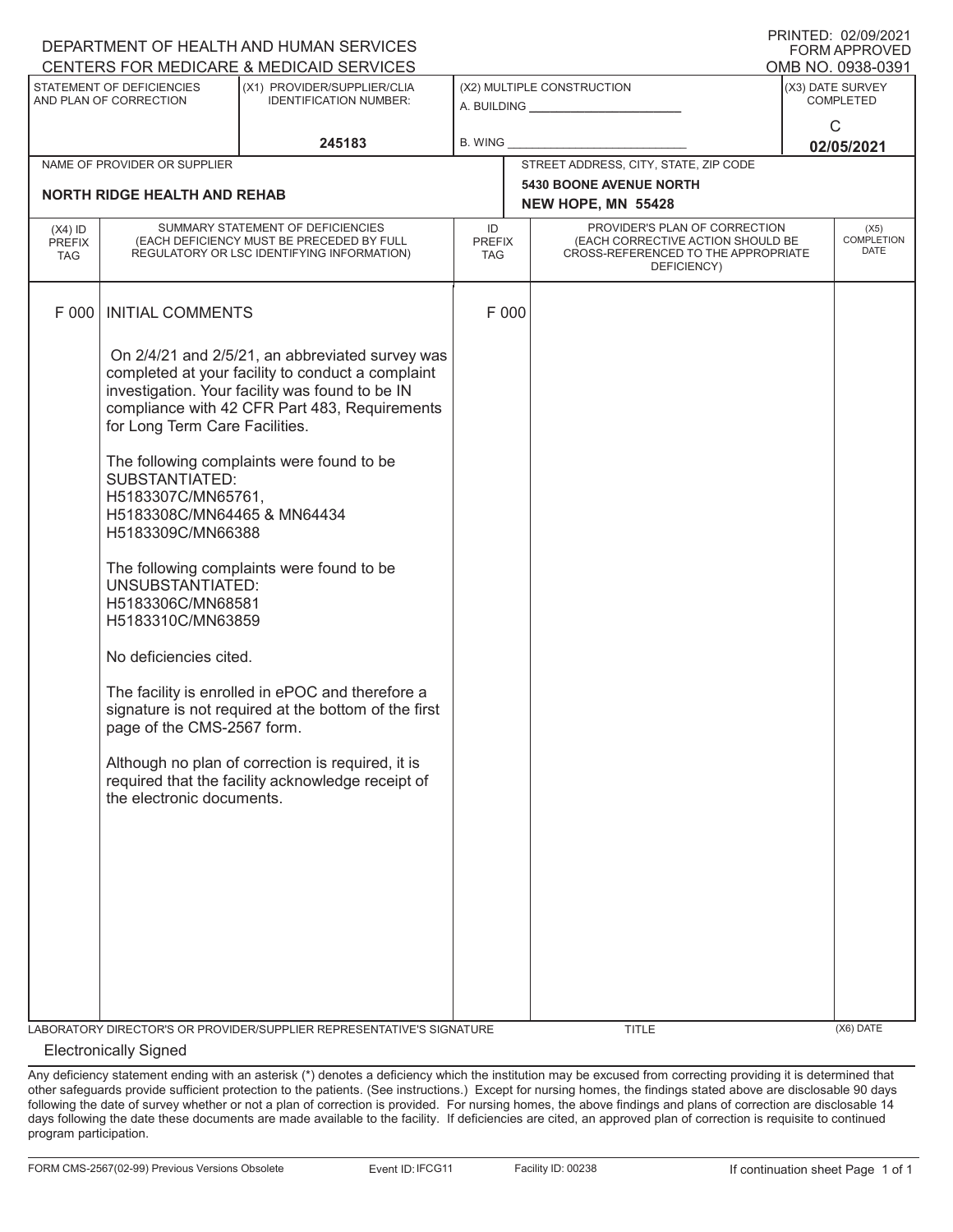| Minnesota Department of Health                                                                                      |                                                                               |                                                                                                                                                                                                                                                                                                                                                                                                                      |                                   |                                                                                                                          |   |                          |  |
|---------------------------------------------------------------------------------------------------------------------|-------------------------------------------------------------------------------|----------------------------------------------------------------------------------------------------------------------------------------------------------------------------------------------------------------------------------------------------------------------------------------------------------------------------------------------------------------------------------------------------------------------|-----------------------------------|--------------------------------------------------------------------------------------------------------------------------|---|--------------------------|--|
| STATEMENT OF DEFICIENCIES<br>(X1) PROVIDER/SUPPLIER/CLIA<br>AND PLAN OF CORRECTION<br><b>IDENTIFICATION NUMBER:</b> |                                                                               | (X2) MULTIPLE CONSTRUCTION<br>A. BUILDING: A. BUILDING:                                                                                                                                                                                                                                                                                                                                                              |                                   | (X3) DATE SURVEY<br><b>COMPLETED</b>                                                                                     |   |                          |  |
|                                                                                                                     |                                                                               | 00238                                                                                                                                                                                                                                                                                                                                                                                                                | <b>B. WING</b>                    |                                                                                                                          | C | 02/05/2021               |  |
|                                                                                                                     | NAME OF PROVIDER OR SUPPLIER                                                  |                                                                                                                                                                                                                                                                                                                                                                                                                      |                                   | STREET ADDRESS, CITY, STATE, ZIP CODE                                                                                    |   |                          |  |
|                                                                                                                     | <b>NORTH RIDGE HEALTH AND REHAB</b>                                           |                                                                                                                                                                                                                                                                                                                                                                                                                      | <b>5430 BOONE AVENUE NORTH</b>    |                                                                                                                          |   |                          |  |
|                                                                                                                     |                                                                               |                                                                                                                                                                                                                                                                                                                                                                                                                      | NEW HOPE, MN 55428                |                                                                                                                          |   |                          |  |
| $(X4)$ ID<br><b>PREFIX</b><br><b>TAG</b>                                                                            |                                                                               | SUMMARY STATEMENT OF DEFICIENCIES<br>(EACH DEFICIENCY MUST BE PRECEDED BY FULL<br>REGULATORY OR LSC IDENTIFYING INFORMATION)                                                                                                                                                                                                                                                                                         | ID<br><b>PREFIX</b><br><b>TAG</b> | PROVIDER'S PLAN OF CORRECTION<br>(EACH CORRECTIVE ACTION SHOULD BE<br>CROSS-REFERENCED TO THE APPROPRIATE<br>DEFICIENCY) |   | (X5)<br>COMPLETE<br>DATE |  |
| 2 0 0 0                                                                                                             | <b>Initial Comments</b>                                                       |                                                                                                                                                                                                                                                                                                                                                                                                                      | 2 0 0 0                           |                                                                                                                          |   |                          |  |
|                                                                                                                     |                                                                               | *****ATTENTION******                                                                                                                                                                                                                                                                                                                                                                                                 |                                   |                                                                                                                          |   |                          |  |
|                                                                                                                     |                                                                               | NH LICENSING CORRECTION ORDER                                                                                                                                                                                                                                                                                                                                                                                        |                                   |                                                                                                                          |   |                          |  |
|                                                                                                                     | the Minnesota Department of Health.<br>corrected requires compliance with all | In accordance with Minnesota Statute, section<br>144A.10, this correction order has been issued<br>pursuant to a survey. If, upon reinspection, it is<br>found that the deficiency or deficiencies cited<br>herein are not corrected, a fine for each violation<br>not corrected shall be assessed in accordance<br>with a schedule of fines promulgated by rule of<br>Determination of whether a violation has been |                                   |                                                                                                                          |   |                          |  |
|                                                                                                                     | corrected.                                                                    | requirements of the rule provided at the tag<br>number and MN Rule number indicated below.<br>When a rule contains several items, failure to<br>comply with any of the items will be considered<br>lack of compliance. Lack of compliance upon<br>re-inspection with any item of multi-part rule will<br>result in the assessment of a fine even if the item<br>that was violated during the initial inspection was  |                                   |                                                                                                                          |   |                          |  |
|                                                                                                                     |                                                                               | You may request a hearing on any assessments<br>that may result from non-compliance with these<br>orders provided that a written request is made to<br>the Department within 15 days of receipt of a<br>notice of assessment for non-compliance.                                                                                                                                                                     |                                   |                                                                                                                          |   |                          |  |
|                                                                                                                     | <b>INITIAL COMMENTS:</b>                                                      | On 2/4/21 and 2/5/21, an abbreviated survey was<br>conducted to determine compliance with State<br>Licensure. Your facility was found to be IN<br>compliance with the MN State Licensure.                                                                                                                                                                                                                            |                                   |                                                                                                                          |   |                          |  |
|                                                                                                                     | SUBSTANTIATED:                                                                | The following complaints were found to be                                                                                                                                                                                                                                                                                                                                                                            |                                   |                                                                                                                          |   |                          |  |
| Minnesota Department of Health<br>(X6) DATE                                                                         |                                                                               |                                                                                                                                                                                                                                                                                                                                                                                                                      |                                   |                                                                                                                          |   |                          |  |
| LABORATORY DIRECTOR'S OR PROVIDER/SUPPLIER REPRESENTATIVE'S SIGNATURE<br><b>TITLE</b>                               |                                                                               |                                                                                                                                                                                                                                                                                                                                                                                                                      |                                   |                                                                                                                          |   |                          |  |

Electronically Signed